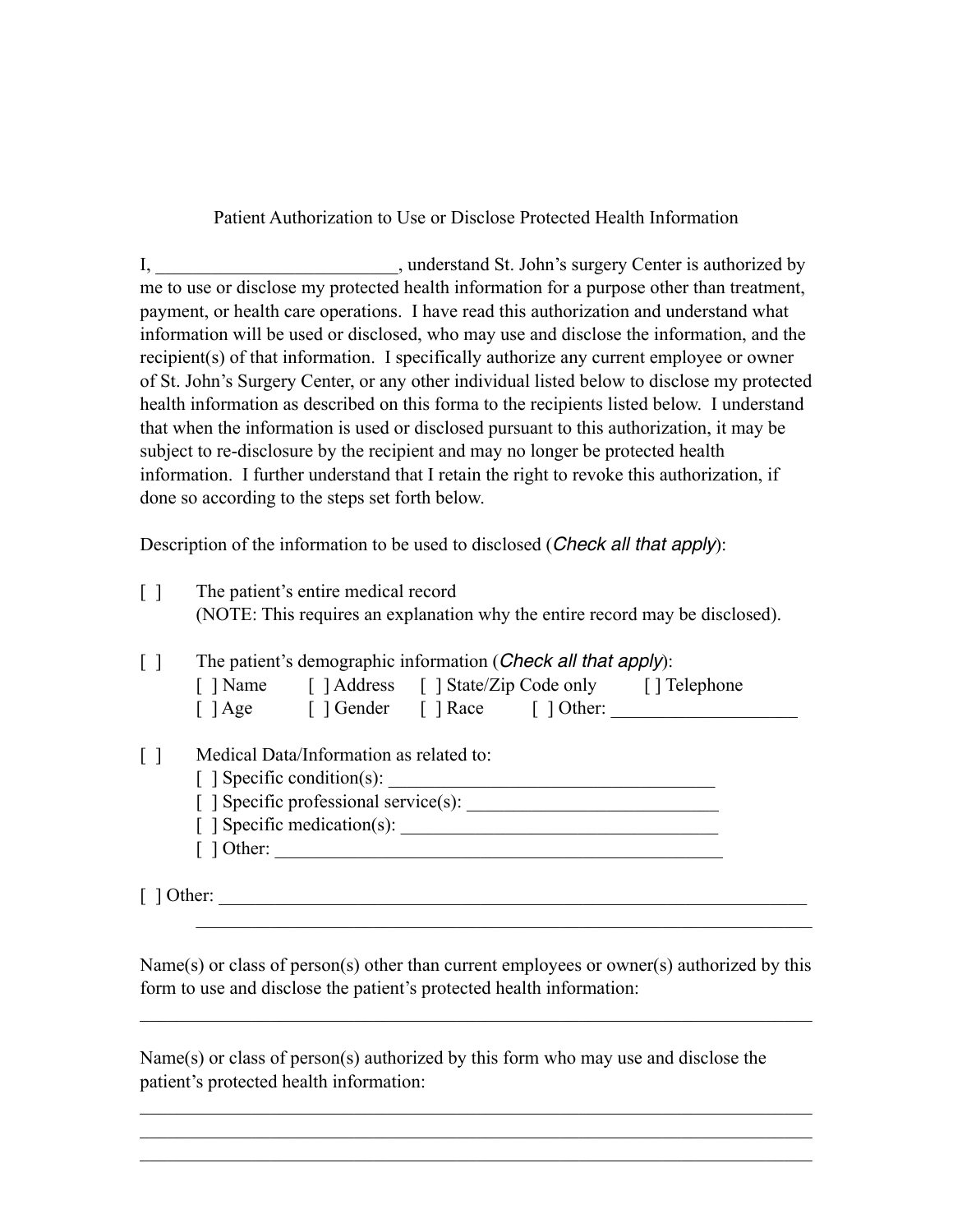Purpose(s) of the information: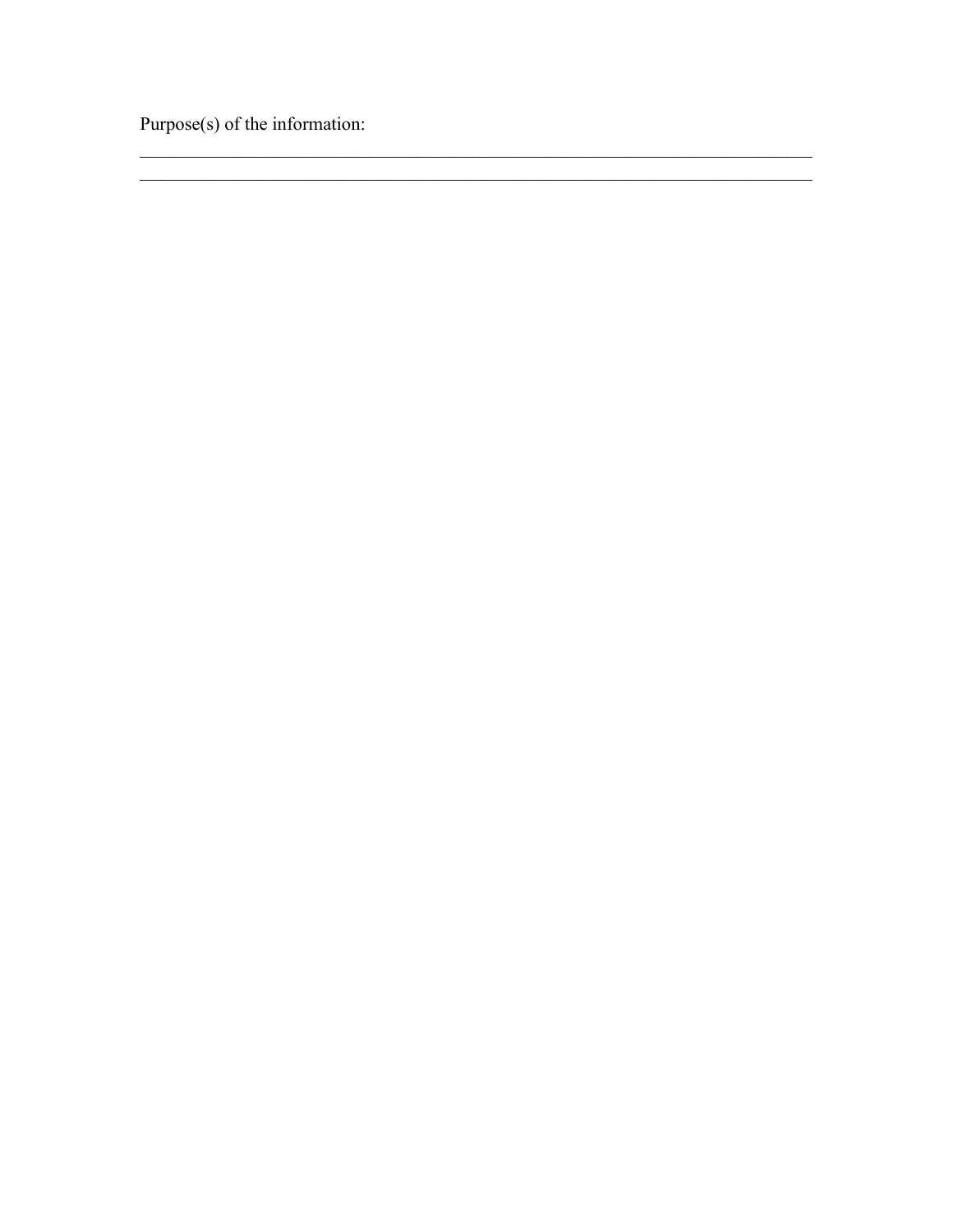[ ] (*Check if applicable*) This authorization is to be used for our own use, and St. John's Surgery Center will not condition treatment or payment on this authorization. Moreover, the patient has a right to inspect or copy the information to be used to disclosed and may refuse to sign this authorization.

[ ] (*Check if applicable*) The patient understands that St. John's Surgery Center may receive financial gain as a result of disclosing this information due to

[  $\vert$  (*Check if applicable*) This authorization permits St. John's Surgery Center to send the protected health information ONLY to this address or fax number:

 $\mathcal{L}_\text{max}$  and  $\mathcal{L}_\text{max}$  and  $\mathcal{L}_\text{max}$  and  $\mathcal{L}_\text{max}$  and  $\mathcal{L}_\text{max}$  and  $\mathcal{L}_\text{max}$  $\mathcal{L}_\text{max}$  and  $\mathcal{L}_\text{max}$  and  $\mathcal{L}_\text{max}$  and  $\mathcal{L}_\text{max}$  and  $\mathcal{L}_\text{max}$  and  $\mathcal{L}_\text{max}$ 

Any other address or fax number is not permitted by this authorization.

 $\mathcal{L}_\text{max}$  and  $\mathcal{L}_\text{max}$  and  $\mathcal{L}_\text{max}$  and  $\mathcal{L}_\text{max}$ 

The patient had a right to revoke this authorization in writing, except to the extent that action has been taken in reliance on this authorization or, if applicable, during a contestability period. In order for the revocation of this authorization to be effective, St. John's Surgery Center must receive the revocation in writing. The revocation must include:

- The patient's name, address, and patient number, if applicable,
- The effective date of this authorization, and the recipients of the protected health information according to this authorization,
- The patient's desire to revoke this authorization, and
- The Date of the revocation, and the patient's signature.

St. John's Surgery Center will accept written revocations of this authorization via:

- [ ] Certified U.S. mail
- [ ] Facsimile at this number: 239-481-7898

ALL revocations must be sent to St. John's surgery Center to the attention of the Privacy Officer and are not effective until received by the Privacy Officer.

This authorization shall expire on \_\_\_\_\_\_\_\_\_\_\_\_\_\_\_\_\_\_\_\_\_\_. After this date, St. John's Surgery Center can no longer use or disclose the patient's protected health information without first obtaining a new authorization form.

 $\mathcal{L}_\text{max}$  , and the contribution of the contribution of the contribution of the contribution of the contribution of the contribution of the contribution of the contribution of the contribution of the contribution of t

I fully understand and accept the terms of this authorization.

Patient Signature Date

FOR OFFICE USE ONLY Authorization added to the patient's medical record on  $\blacksquare$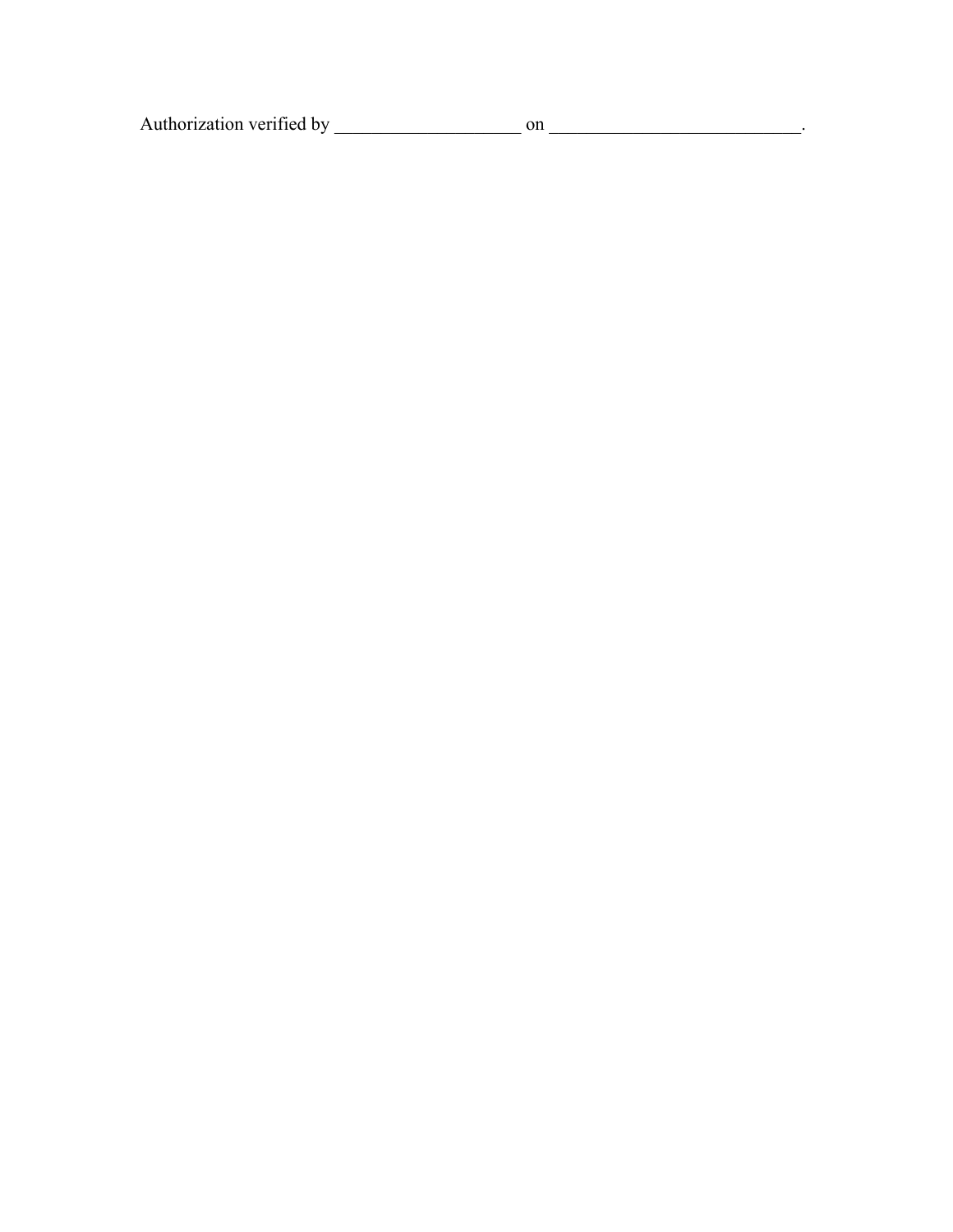## **In-Person Request for Protected Health Information**

Before St. John's Surgery Center can complete your request for protected health information, we must first verify and document your identity, the information you would like to use or disclose, and your purpose(s) in requesting this information. You understand that if you request protected health information from a patient without his or her authorization, we may refuse to provide you access to this information.

Please fill out the information below. Be as accurate and specific as possible.

|                                                                                                                                                                       | Time: |           |  |  |
|-----------------------------------------------------------------------------------------------------------------------------------------------------------------------|-------|-----------|--|--|
| <b>Person Requesting Information</b>                                                                                                                                  |       |           |  |  |
| Name:                                                                                                                                                                 |       | Home Tel: |  |  |
| Relationship to patient (check one):                                                                                                                                  |       |           |  |  |
| [   Spouse     Parent     Child     Grandparent     Grandchild<br>[ ] Aunt or Uncle [ ] Attorney (or representative) of patient [ ] Legal Guardian<br>$\lceil$ Dther: |       |           |  |  |
| <b>Information Requested:</b>                                                                                                                                         |       |           |  |  |
|                                                                                                                                                                       |       |           |  |  |
| I am requesting the following protected health information:                                                                                                           |       |           |  |  |
| ,我们也不能在这里的人,我们也不能在这里的人,我们也不能在这里的人,我们也不能在这里的人,我们也不能在这里的人,我们也不能在这里的人,我们也不能在这里的人,我们也                                                                                     |       |           |  |  |
| The purpose(s) of my obtaining this information is ( <i>check all that apply</i> ):<br>[ ] Treatment of the patient [ ] Payment [ ] Health care operations [ ] Other  |       |           |  |  |
|                                                                                                                                                                       |       |           |  |  |
|                                                                                                                                                                       |       |           |  |  |
|                                                                                                                                                                       |       |           |  |  |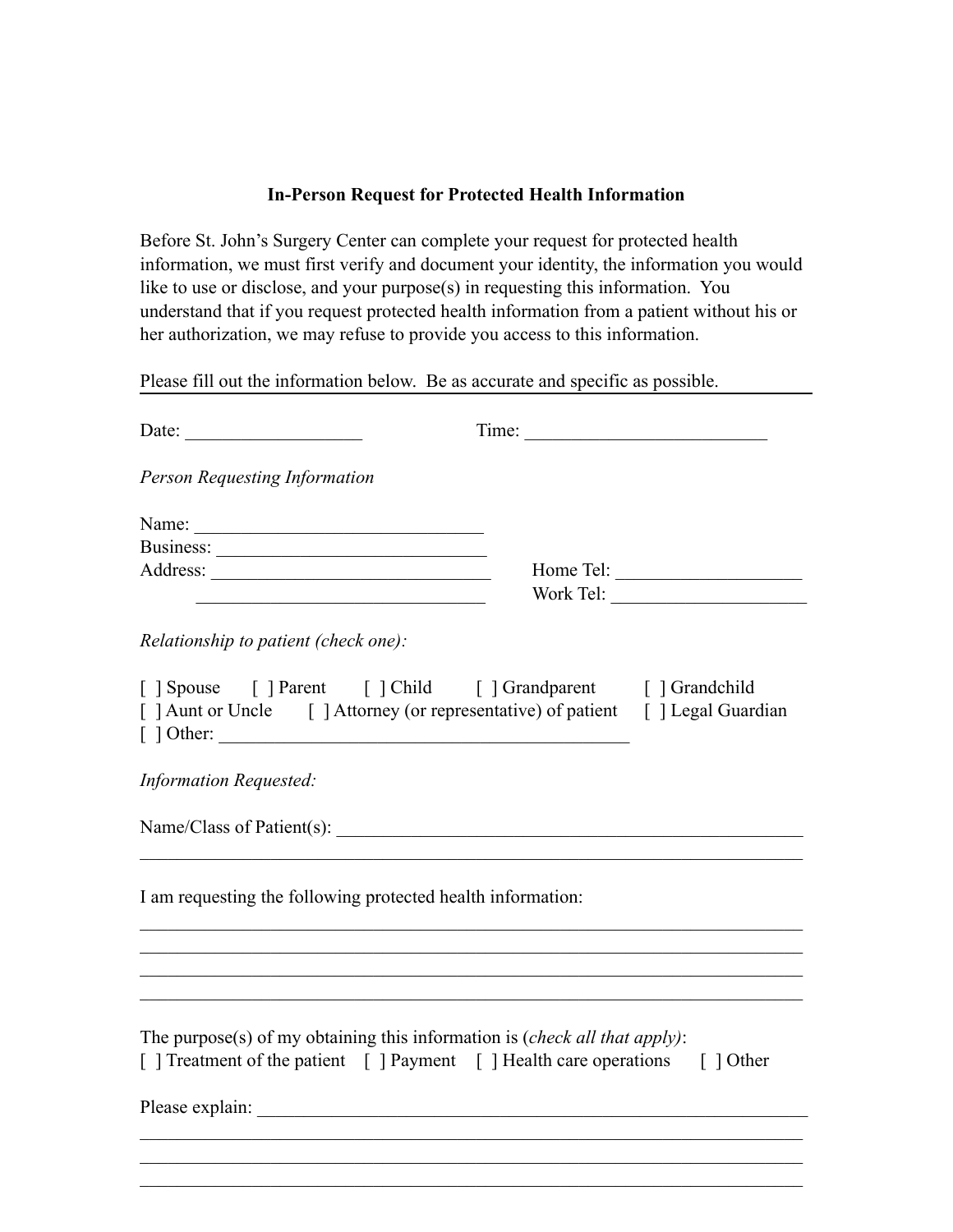Note: I understand the "minimum necessary" rules may apply, and I may not receive all the requested information.

## *Please check all that apply.*

[ ] I have a valid authorization from the patient to use and disclose this information not on file at this organization, and I have attached it to this form.

[ ] This information is covered by a previous authorization dated and this authorization had not expired by been revoked by the patient.

[] I do not have an authorization from the patient(s). Please send your standard authorization form to your patient(s) for their signature and approval.

I certify that the information on this request form is true and accurate to the best of my knowledge, and I shall not use or disclose the information received from St. John's Surgery Center for any purpose other than listed on this form. I further understand I am bound by the terms of this form and the accompanying authorization (if applicable) until such time that I return the information to St. John's Surgery Center or destroy all copies of the information in my possession.

Signature of Person Requesting PHI

 $\mathcal{L}_\text{max}$  , where  $\mathcal{L}_\text{max}$  and  $\mathcal{L}_\text{max}$  and  $\mathcal{L}_\text{max}$ 

## FOR OFFICE USE ONLY

| Verified identity using: [ ] Driver's License [ ] Work/Gov't ID                                                                                                                                                        |  | [ ] Company/Agency letter [ ] Other: |  |  |  |  |
|------------------------------------------------------------------------------------------------------------------------------------------------------------------------------------------------------------------------|--|--------------------------------------|--|--|--|--|
| Verified authority to request information using:<br>[ ] Patient's current authorization [ ] Written authority on agency letterhead<br>[] Judicial subpoena/court document [] Other: __________________________________ |  |                                      |  |  |  |  |
| Number of patient records included in this request:                                                                                                                                                                    |  |                                      |  |  |  |  |
|                                                                                                                                                                                                                        |  |                                      |  |  |  |  |
|                                                                                                                                                                                                                        |  |                                      |  |  |  |  |
| [ ] Information sent to recipient via                                                                                                                                                                                  |  | on                                   |  |  |  |  |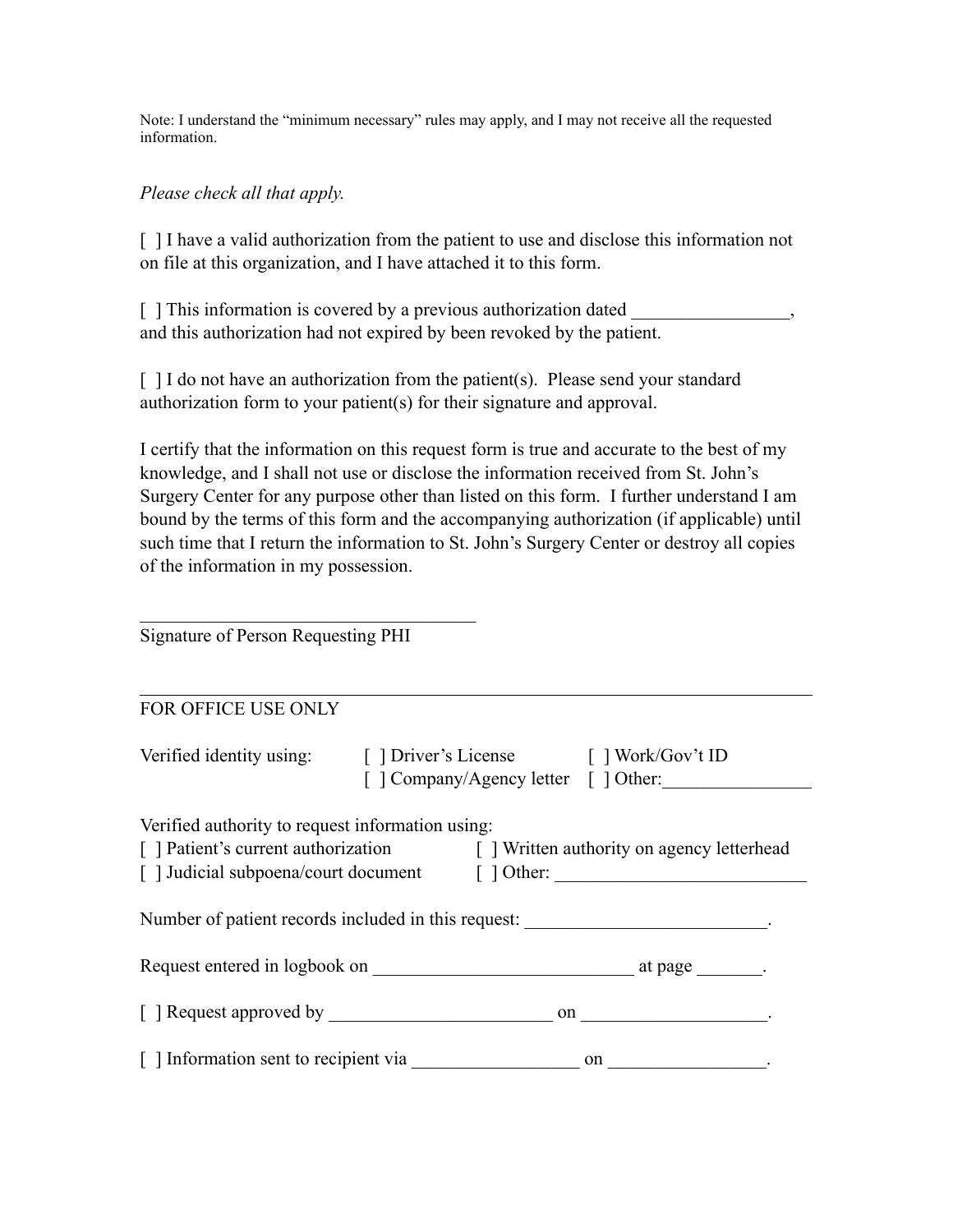## **Request for Correction/Amendment of Health Information**

You have the right to request an amendment to your protected health information. If you would like to request an amendment to your protected health information, please complete the form below and hand it to the Privacy Officer.

| Patient Number:                                                     | <u> 1990 - Johann John Stoff, mars and de Brasilian (b. 1980)</u>                                                                                                            |
|---------------------------------------------------------------------|------------------------------------------------------------------------------------------------------------------------------------------------------------------------------|
| Patient Address:                                                    | <u> 1989 - Johann Barbara, martxa amerikan personal (h. 1989).</u>                                                                                                           |
|                                                                     | the control of the control of the control of the control of the control of                                                                                                   |
|                                                                     |                                                                                                                                                                              |
| more accurate or complete?                                          | Please explain how the entry is incorrect or incomplete. What should the entry say to be                                                                                     |
|                                                                     |                                                                                                                                                                              |
|                                                                     |                                                                                                                                                                              |
|                                                                     |                                                                                                                                                                              |
|                                                                     |                                                                                                                                                                              |
| or individual(s).                                                   | Would you like this amendment sent to anyone to whom we may have disclosed the<br>information in the past? If so, please specify the name and address of the organization(s) |
| Name/Address:                                                       | Name/Address:                                                                                                                                                                |
| <u> 1989 - Johann John Stein, market fransk politiker (d. 1989)</u> |                                                                                                                                                                              |
|                                                                     |                                                                                                                                                                              |
|                                                                     |                                                                                                                                                                              |

I understand that by listing the name(s) and address(es) of other organizations on this Amendment form, I am asking St. John's Surgery Center to disclose the requested amendment to these organizations. I therefore, give specific permission to St. John's Surgery Center to disclose the amendment to these organizations, and I understand that St. John's Surgery Center will take reasonable steps to send the requested amendment to these organizations.

In addition, I understand St. John's Surgery Center may be required to send this amendment to Business Associates or other organizations that St. John's Surgery Center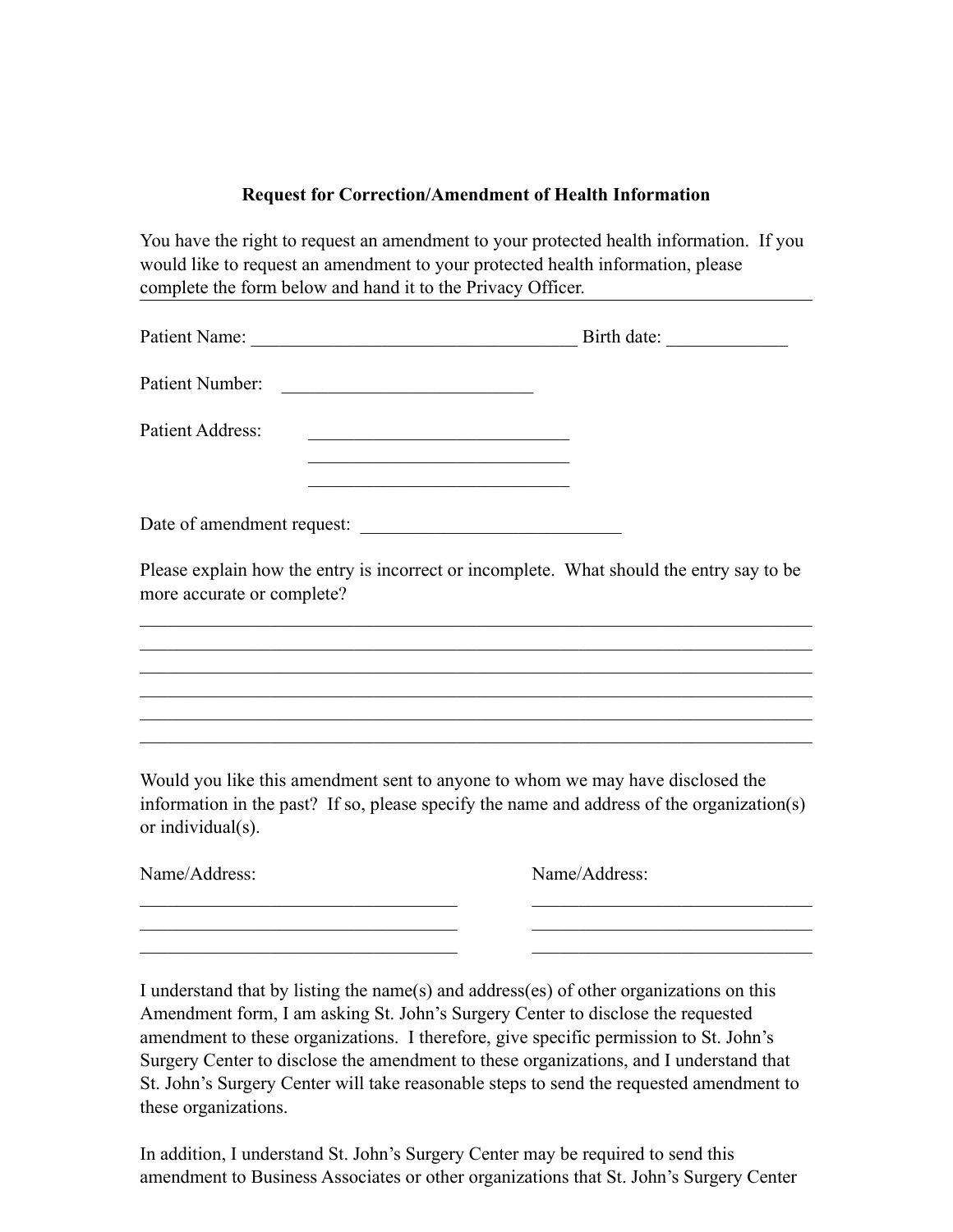identifies as needing the amendment. I therefore, give specific permission to St. John's Surgery Center to send the requested amendment to these organizations identified by St. John's Surgery Center as needing the amendment.